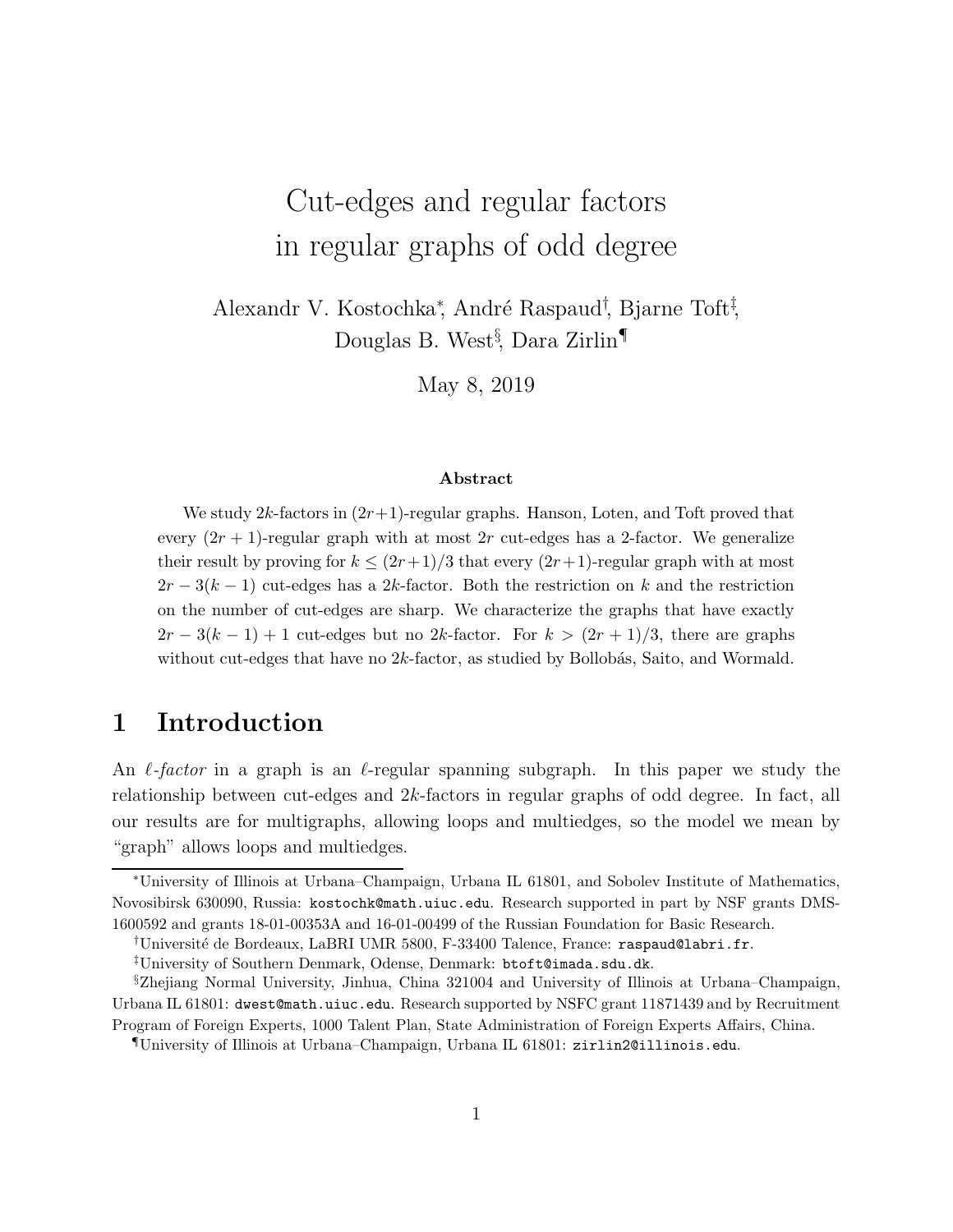The relationship between edge-connectivity and 1-factors in regular graphs is well known. Petersen [11] proved that every 3-regular graph with no cut-edge decomposes into a 1-factor and a 2-factor, noting that the conclusion also holds when all cut-edges lie along a path. Schönberger [13] proved that in a 3-regular graph with no cut-edge, every edge lies in some 1-factor. Berge [5] obtained the same conclusion for r-regular  $(r-1)$ -edge-connected graphs of even order. Finally, a result of Plesník  $[12]$  implies most of these statements: If G is an r-regular  $(r-1)$ -edge-connected multigraph with even order, and G' is obtained from G by discarding at most  $r - 1$  edges, then G' has a 1-factor. The edge-connectivity condition is sharp: Katerinis  $[9]$  determined the minimum number of vertices in an r-regular graph of even order that is  $(r-2)$ -edge-connected but has no 1-factor. Belck [4] and Bollobás, Saito, and Wormald [6] (independently) determined all  $(r, t, k)$  such that every r-regular t-edgeconnected graph has a k-factor; Niessen and Randerath [10] further refined this in terms of also the number of vertices.

Petersen was in fact more interested in 2-factors. The result about 3-regular graphs whose cut-edges lie on a path implies that every 3-regular graph with at most two cut-edges has a 2-factor. Also, there are 3-regular graphs with three cut-edges having no 2-factor (communicated to Petersen by Sylvester in 1889). As a tool in a result about interval edgecoloring, Hanson, Loten, and Toft [8] generalized Petersen's result to regular graphs with larger odd degree.

**Theorem 1.1** ([8]). For  $r \in \mathbb{N}$ , every  $(2r + 1)$ -regular graph with at most 2r cut-edges has a 2-factor.

Petersen [11] also proved that every regular graph of even degree has a 2-factor. Thus when  $k \leq r$  every 2r-regular graph has a 2k-factor. As a consequence, regular factors of degree 2k become harder to guarantee as k increases. That is, a decomposition of a  $(2r+1)$ regular graph into a 2-factor and  $(2r - 1)$ -factor is easiest to find, while decomposition into a 2r-factor and 1-factor is hardest to find (and implies the others).

In this paper, we generalize Theorem 1.1 to find the corresponding best possible guarantee for  $2k$ -factors. Limiting the number of cut-edges suffices when k is not too large.

**Theorem 1.2.** For  $r, k \in \mathbb{N}$  with  $k \leq (2r+1)/3$ , every  $(2r+1)$ -regular graph with at most  $2r-3(k-1)$  cut-edges has a 2k-factor. Furthermore, both inequalities are sharp.

Earlier, Xiao and Liu  $|16|$  proved a relationship between cut-edges and  $2k$ -factors, showing that a  $(2kr + s)$ -regular graph with at most  $k(2r - 3) + s$  cut-edges has a 2k-factor avoiding any given edge. Their number of cut-edges in terms of degree and  $k$  is similar to ours, since  $(2kr + s) - 1 - 3(k - 1) = k(2r - 3) + s + 2$ , but their range of validity of k in terms of the degree of the full graph is more restricted than ours.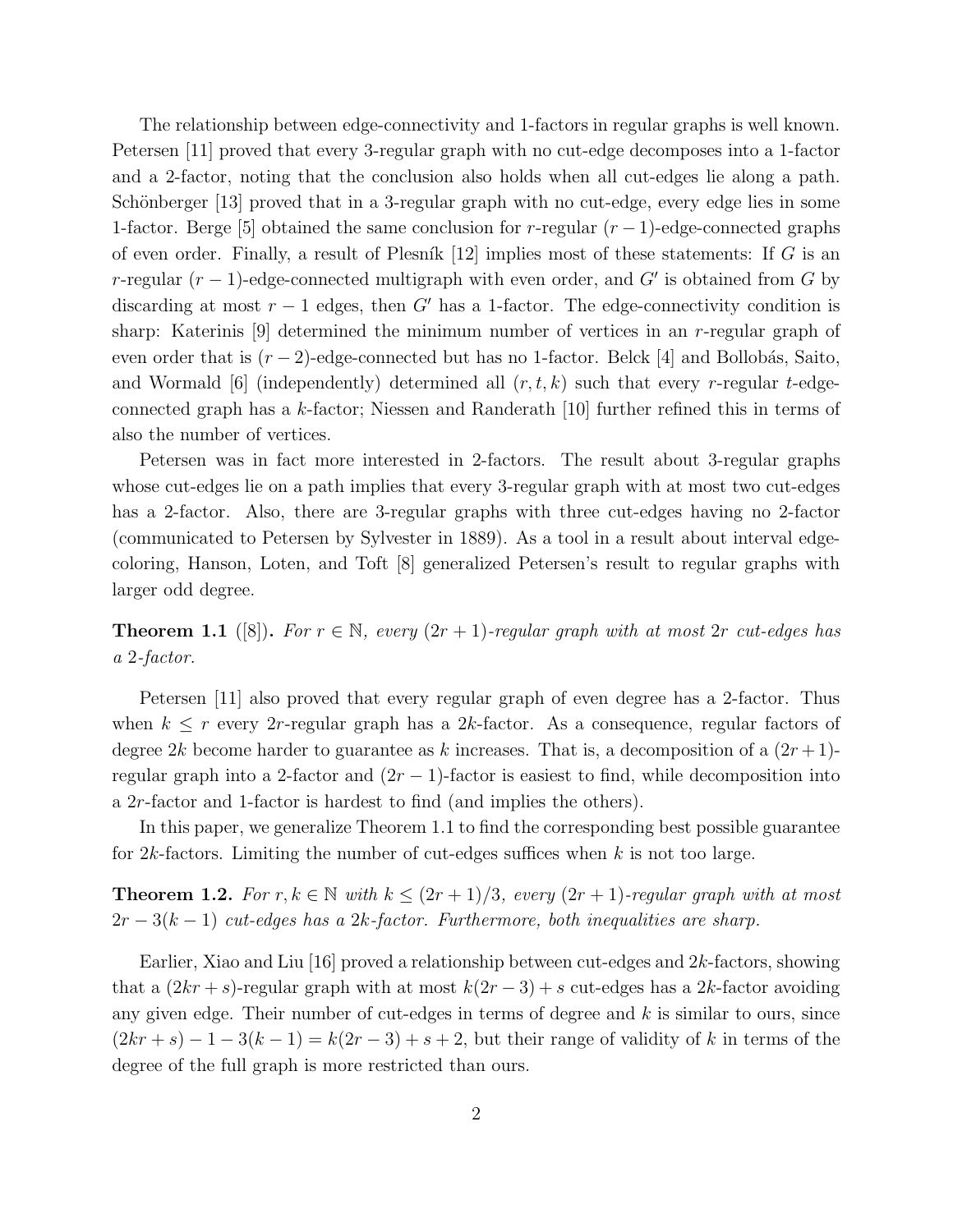Our result is sharp in two ways. First, when  $k \leq (2r+1)/3$  we construct  $(2r+1)$ -regular graphs with no  $2k$ -factor that have just one more cut-edge than the bound in our theorem. For the case  $r = 1$ , Sylvester found examples of such graphs. We continue further and complete the Petersen–Sylvester investigation by describing all the extremal graphs when  $k \leq (2r+1)/3$ ; that is, all the  $(2r+1)$ -regular graphs that have exactly  $2r+1-3(k-1)$ cut-edges and have no 2k-factor.

**Theorem 1.3.** For  $r, k \in \mathbb{N}$  with  $k \leq (2r+1)/3$ , a  $(2r+1)$ -regular graph with exactly  $2r+1-3(k-1)$  cut-edges fails to have a 2k-factor if and only if it satisfies the constructive structural description stated in Theorem 3.2.

The second aspect of sharpness concerns the inequality  $k \leq (2r+1)/3$ . When  $k >$  $(2r+1)/3$ , the condition in Theorem 1.2 cannot be satisfied, and in fact there are  $(2r+1)$ regular graphs that have no  $2k$ -factor even though they have no cut-edges. A  $2k$ -factor can instead be guaranteed by edge-connectivity requirements. The result of Berge [5] implies that  $(2r + 1)$ -regular 2r-edge-connected graphs have 1-factors and hence factors of all even degrees, by the 2-factor theorem of Petersen [11]. Therefore, when  $k > (2r+1)/3$  the natural question becomes what edge-connectivity suffices to guarantee a 2k-factor.

As mentioned earlier, this problem was solved by Bollobás, Saito, and Wormald [6], who determined all triples  $(r, t, k)$  such that every r-regular t-edge-connected multigraph has a k-factor (the triples are the same for simple graphs). As noted by Häggkvist  $[7]$  and by Niessen and Randerath [10], earlier Belck [4] obtained the result (in 1950). Earlier still, Baebler [3] proved the weaker result that  $2k$ -edge-connected  $(2r + 1)$ -regular graphs have 2k-factors.

The special case of the result of [6] that applies here (even-regular factors of odd-regular multigraphs) is that all  $(2r + 1)$ -regular 2t-edge-connected or  $(2t + 1)$ -edge-connected multigraphs have 2k-factors if and only if  $k \leq \frac{t}{2t+1}(2r+1)$ . The general construction given in [6], which covers additional cases, is quite complicated. Here we provide a very simple construction that shows necessity of their condition for even-regular factors of odd-regular graphs. That is, for  $1 \leq t < r$  and  $k > \frac{t}{2t+1}(2r+1)$  we present an easily described  $(2t+1)$ -connected simple  $(2r + 1)$ -regular graph having no 2k-factor.

Our arguments use only the necessary and sufficient condition for the existence of  $\ell$ factors that was initially proved by Belck [4] and is a special case of the f-Factor Theorem of Tutte [14, 15]. When T is a set of vertices in a graph G, let  $d_G(T) = \sum_{v \in T} d_G(v)$ , where  $d_G(v)$  is the degree of v in G. With |T| for the size of a vertex set T, we also write ||T|| for the number of edges induced by T and  $||A, B||$  for the number of edges having endpoints in both A and B (when  $A \cap B = \emptyset$ ). The characterization is the following.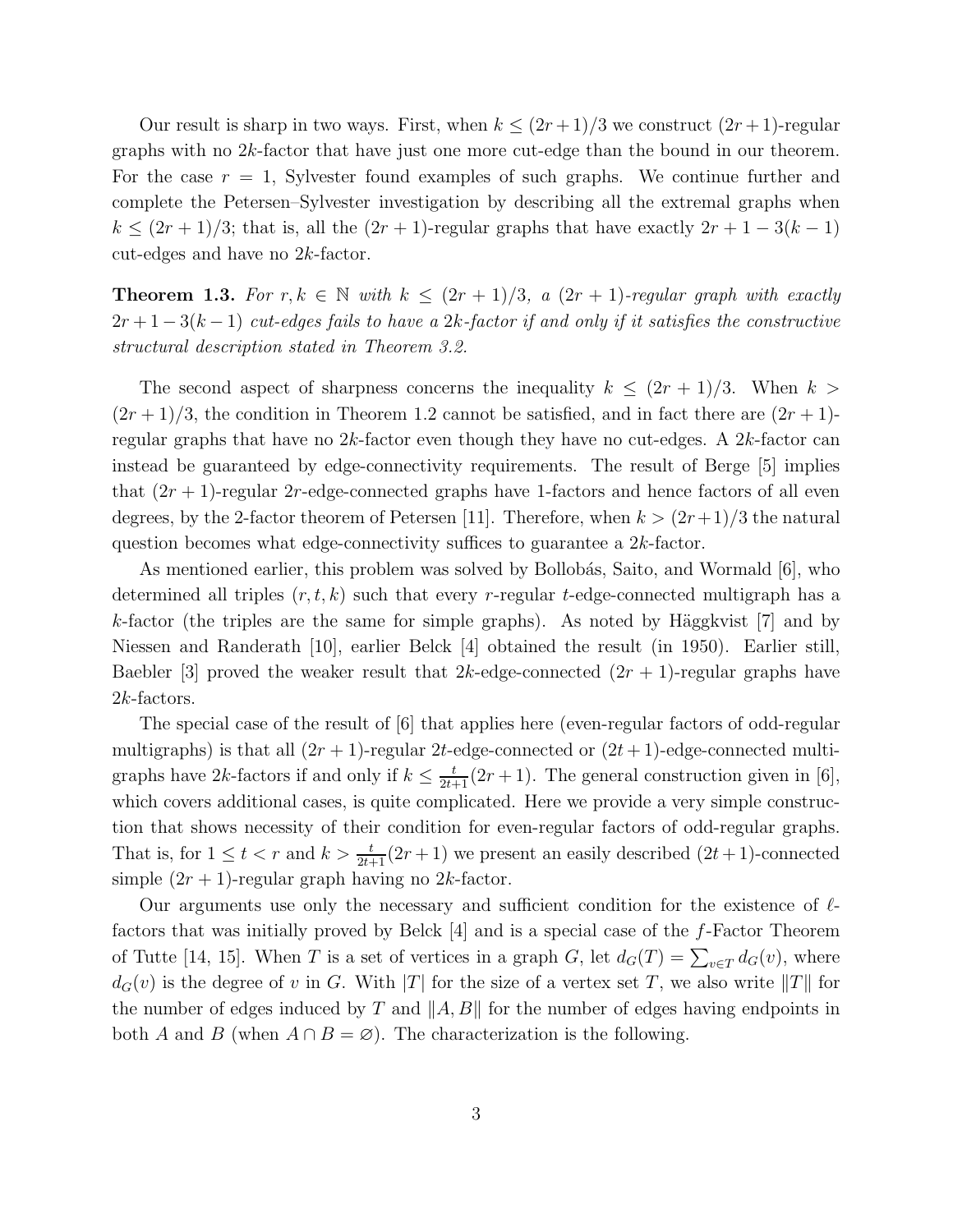**Theorem 1.4** ([4]). A multigraph G has a  $\ell$ -factor if and only if

$$
q(S,T) - d_{G-S}(T) \le \ell(|S| - |T|)
$$
\n(1)

for all disjoint subsets  $S, T \subset V(G)$ , where  $q(S,T)$  is the number of components Q of  $G-S-T$ such that  $||V(Q), T|| + \ell |V(Q)|$  is odd.

Since we consider only the situation where  $\ell = 2k$ , the criterion for a component Q of  $G - S - T$  to be counted by  $q(S,T)$  simplifies to  $||V(Q), T||$  being odd.

We note that the study of f-factors is more general, where for a function  $f: V(G) \rightarrow$  $\mathbb{N}\cup\{0\}$  an f-factor of G is a spanning subgraph in which the degree of any vertex v is required to be  $f(v)$ . As noted earlier, Tutte [14, 15] generalized Belck's Theorem to a necessary and sufficient condition for the existence of an  $f$ -factor. There are further deep and complicated results about the existence of f-factors that can yield various cases of our result. Results about factors and their generalizations are thoroughly explored in the survey and book by Akiyama and Kano [1, 2]. Nevertheless, our purpose here is to complete the Petersen– Sylvester investigation using only simple counting arguments and the classical results about  $\ell$ -factors developed in the 1950s.

### 2 Cut-edges and  $2k$ -factors

In this section we generalize Theorem 1.1 to 2k-factors. The notion of a Parity Lemma for violations of (1) is well-known; for example the following is included in Theorem 1 of Tutte [14].

**Lemma 2.1** (Parity Lemma). If a multigraph G has no  $2k$ -factor, then it has disjoint vertex subsets S and T such that

$$
q(S,T) \ge d_{G-S}(T) + 2k(|S| - |T|) + 2,\tag{2}
$$

where  $q(S,T)$  is the number of components Q of  $G - S - T$  such that  $||V(Q), T||$  is odd.

*Proof.* For disjoint  $S, T \subseteq V(G)$ , let  $R = V(G) - S - T$ . Note that  $q(S,T)$  has the same parity as  $||R, T||$ . Also,  $||R, T||$  has the same parity as  $d_{G-S}(T)$ , since  $d_{G-S}(T)$  counts edges from R to T once and edges in T twice. Hence the two sides of (1) have the same parity.  $\Box$ 

**Theorem 2.2.** For  $r, k \in \mathbb{N}$  with  $k \leq (2r+1)/3$ , every  $(2r+1)$ -regular multigraph with at  $most 2r - 3(k - 1)$  cut-edges has a 2k-factor.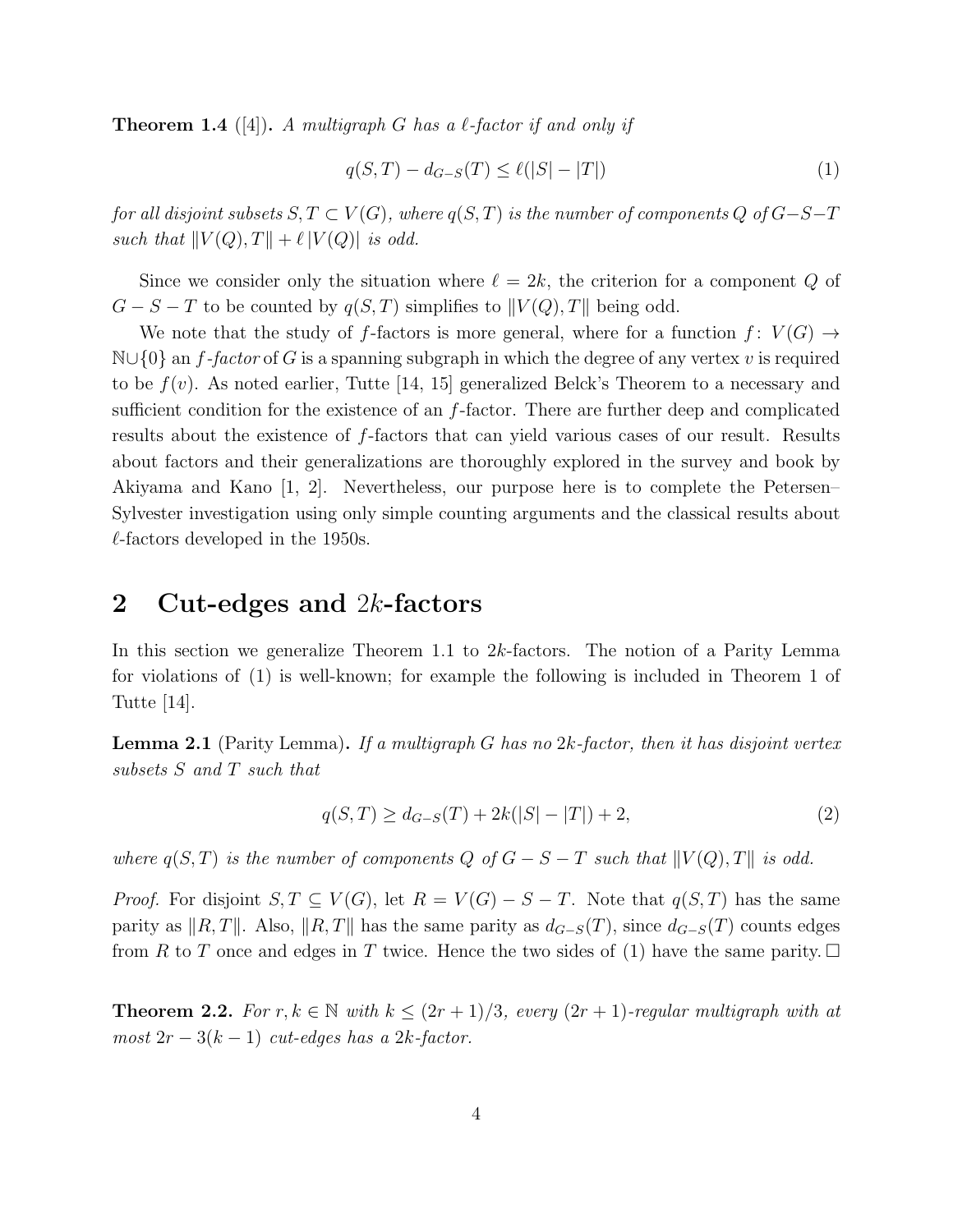*Proof.* Let G be a  $(2r + 1)$ -regular multigraph having no 2k-factor, and let c be the number of cut-edges in G. We prove  $c > 2r - 3(k-1)$ . By Theorem 1.4 and Lemma 2.1, lack of a 2k-factor requires disjoint sets  $S, T \subseteq V(G)$  such that (2) holds, where  $q(S,T)$  counts the components Q of  $G - S - T$  such that  $||V(Q), T||$  is odd; call such a component T-odd.

Each T-odd component contributes at least 1 to  $d_{G-S}(T)$ . Hence (2) cannot hold with  $|S| \geq |T|$ , and we may assume  $|T| > |S|$ .

Let  $q_1$  be the number of T-odd components having one edge to T and no edges to S; the edge to T is a cut-edge, so  $q_1 \leq c$ . Let  $q_2$  be the number of T-odd components having one edge to T and at least one edge to S; note that  $q_2 \leq ||R, S||$ , where  $R = V(G) - S - T$ . The remaining  $q_3$  T-odd components have at least three edges to T. Thus the edges joining R and T yield  $q_1 + q_2 + 3q_3 \leq d_{G-S}(T)$ . Note also that  $q(S,T) = q_1 + q_2 + q_3$ . Summing the edge-counting inequality with two copies of the inequalities for  $q_1$  and  $q_2$  yields

$$
3q(S,T) = 3(q_1 + q_2 + q_3) \le 2c + 2 ||R, S|| + d_{G-S}(T).
$$

Combining this inequality with (2) yields

$$
2c + 2 ||R, S|| + d_{G-S}(T) \ge 3d_{G-S}(T) + 6k(|S| - |T|) + 6,
$$

which simplifies to

$$
||R, S|| \ge 3 - c + d_{G-S}(T) + 3k(|S| - |T|). \tag{3}
$$

On the other hand, since G is  $(2r + 1)$ -regular,

$$
d_{G-S}(T) = (2r+1)|T| - ||T, S|| \ge (2r+1)|T| - [(2r+1)|S| - ||R, S||].
$$

Using this inequality, (3), and  $|T| - |S| \ge 1$ , the given hypothesis  $2r + 1 - 3k \ge 0$  yields

$$
||R, S|| \geq 3 - c + (2r + 1 - 3k)(|T| - |S|) + ||R, S|| \geq 3 - c + (2r + 1 - 3k) + ||R, S||.
$$

This simplifies to  $c \geq 2r + 1 - 3(k - 1)$ , as claimed.

#### 3 Fewest cut-edges with no 2k-factor

To describe the extremal graphs, we begin with a definition. Keep in mind that here "graph" allows loops and multiedges.

**Definition 3.1.** In a  $(2r + 1)$ -regular graph G, the result of *blistering* an edge  $e \in E(G)$  by a  $(2r+1)$ -regular graph H having no cut-edge is a graph G' obtained from the disjoint union  $G + H$  by deleting e and an edge  $e' \in E(H)$  (where e' may be a loop if  $r > 1$ ), followed by adding two disjoint edges to make each endpoint of  $e$  adjacent to one endpoint of  $e'$ . The resulting graph  $G'$  is  $(2r + 1)$ -regular.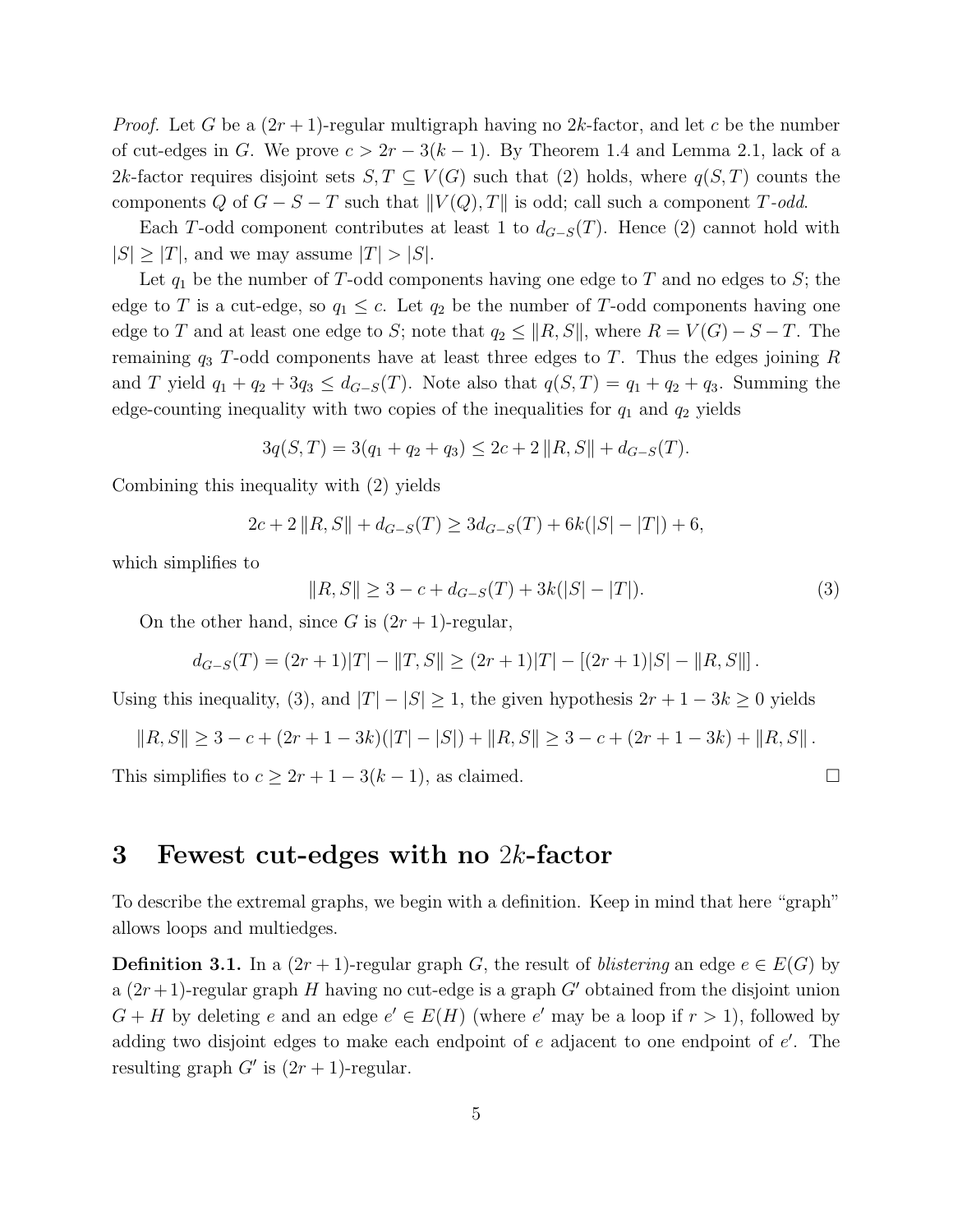Figure 1 shows a graph  $G'$  obtained by blistering an edge joining S and T in a 3-regular graph G with three cut-edges and no 2-factor. The components of  $G' - S - T$  labeled  $Q_i$ are components counted by  $q_i$ , for  $i \in \{1,2,3\}$ . In this case the graph H consists of the component labeled  $Q_2$  plus an edge  $e'$  joining the vertices that are shown having neighbors in S and T. Replacing  $Q_2$  and those two edges with an edge e that was blistered gives the original graph G.



Figure 1: A 3-regular graph having three cut-edges and no 2-factor.

In the statement below, (c) notes the possibility of blistered edges from  $S$  to  $T$ .

Theorem 3.2. For  $k \leq (2r+1)/3$ , a  $(2r+1)$ -regular graph with  $2r+4-3k$  cut-edges has no 2k-factor if and only if the vertex set  $V(G)$  has a partition into sets R, S, T such that (a) S and T are independent sets with  $|T| > |S|$ ,

(b) all cut-edges join T to distinct components of  $G[R]$ ,

(c) all edges incident to S are incident to T or to a component of  $G[R]$  having one edge to T, (d) exactly  $k(|T| - |S|) - 1$  components of  $G[R]$  are joined to T by exactly three edges each, (e) other components of  $G[R]$  are  $(2r + 1)$ -regular components of G with no cut-edges, and (f) if  $k < (2r+1)/3$ , then  $|T| - |S| = 1$ .

*Proof. Sufficiency:* Let G be a graph G with  $2r + 4 - 3k$  cut-edges, and suppose that such a partition  $\{R, S, T\}$  of  $V(G)$  exists. Let  $q_2$  be the number of components of  $G[R]$ that blister edges from S to T (as in condition (c)). Each cut-edge joins T to a T-odd component, by (b). The  $k(|T|-|S|)-1$  components of  $G[R]$  joined to T by three edges (according to (d)) are also T-odd, as are the  $q_2$  components of  $G[R]$  arising as blisters. Hence  $q(S,T) \geq 2r+4-3k+k(|T|-|S|)-1+q_2$ . The number of edges joining S and T is  $(2r + 1)|S| - q_2$ , by (c). Using also (a), we have  $d_{G-S}(T) = (2r + 1)(|T| - |S|) + q_2$ . We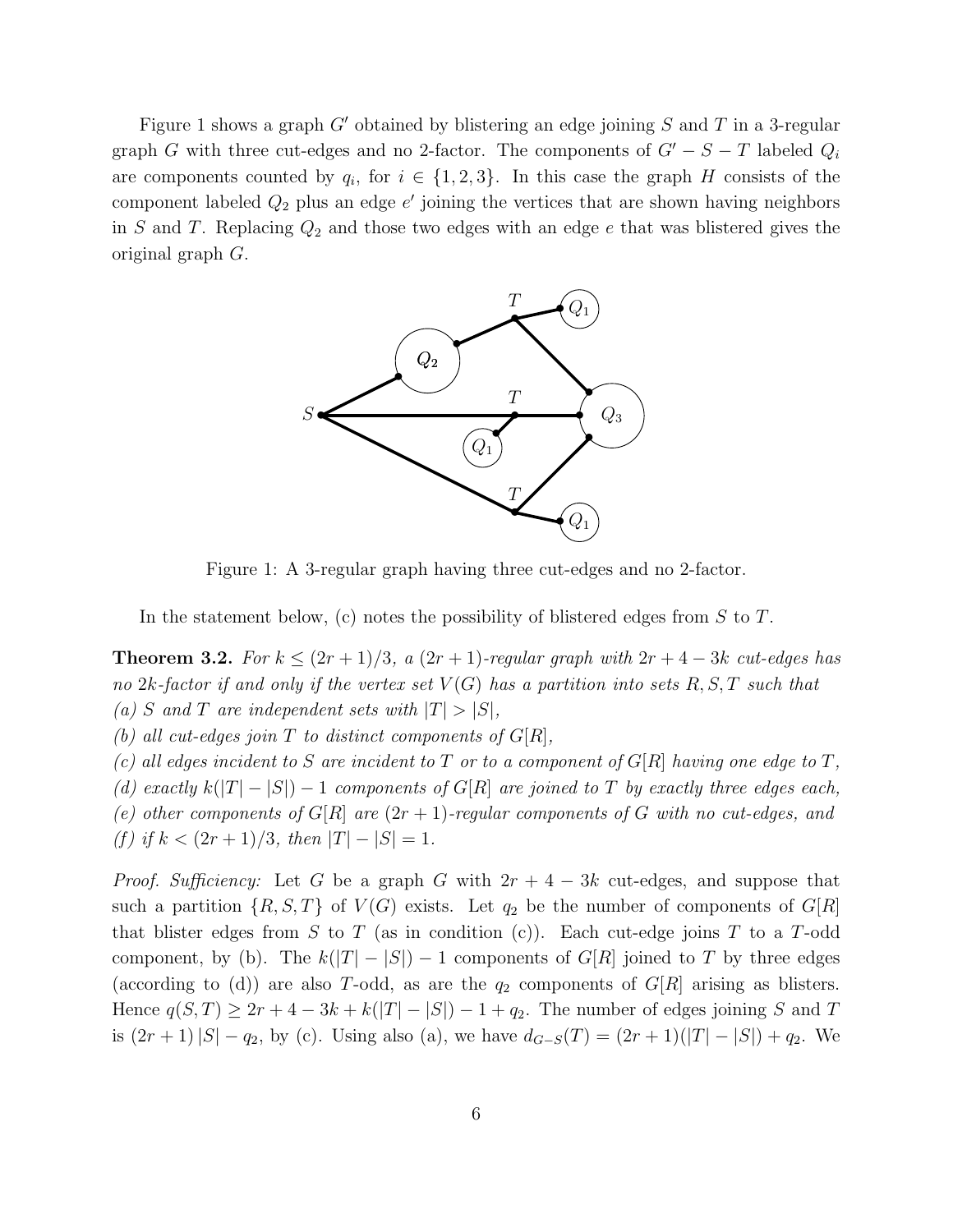compute

$$
q(S,T) - d_{G-S}(T) \ge (2r + 1 - 3k) + 2 + (k - 2r - 1)(|T| - |S|)
$$
  
= -(2r + 1 - 3k)(|T| - |S| - 1) + 2k(|S| - |T|) + 2 = 2k(|S| - |T|) + 2,

where the last equality uses (f) and the restriction  $k \leq (2r+1)/3$ . Hence the given partition  $R, S, T$  satisfies (2), and G has no 2k-factor.

*Necessity:* Suppose that G has  $2r+1-3(k-1)$  cut-edges and no 2k-factor; we obtain the described partition of  $V(G)$ . The proof of Theorem 2.2 considers a  $(2r + 1)$ -regular graph with no 2k-factor and produces  $c \geq 2r + 4 - 3k$ , where c is the number of cut-edges. To avoid having more cut-edges, we must have equality in all the inequalities used to produce this lower bound.

Recall that  $q(S, T)$  counts the components Q of  $G[R]$  with  $||V(Q), T||$  odd. Also  $q(S, T) =$  $q_1 + q_2 + q_3$ , where  $q_1, q_2, q_3$  count the components having one edge to T and none to S, one edge to T and at least one to S, and at least three edges to T, respectively. Equality in the computation of Theorem 2.2 requires all of the following.

$$
q_1 = c \tag{4}
$$

$$
q_2 = \|R, S\| \tag{5}
$$

$$
q_1 + q_2 + 3q_3 = d_{G-S}(T) \tag{6}
$$

$$
(2r+1)|S| = ||T, S|| + ||R, S|| \tag{7}
$$

$$
|T| - |S| \ge 1
$$
, with equality when  $k < (2r + 1)/3$  (8)

By (6), contributions to  $d_G(T)$  not in  $||T, S||$  are counted in  $||T, R||$ , so T is independent. By  $(7)$ , all edges incident to S are also incident to T or to R, so S is independent, proving (a). The first observation in proving Theorem 2.2 was  $|T| > |S|$ , and equality in the last step requires  $|T| - |S| = 1$  when  $2r + 1 > 3k$ , as stated in (8) and desired in (f). By (4), the cut-edges join T to distinct components of  $G[R]$ , proving (b).

By (5) and (7),  $q_2 = 0$  implies  $(2r + 1)|S| = ||T, S||$ ; in this case all edges incident to S are incident also to T. Since  $(2r+1)|S| = ||T, S|| + q_2$ , each component of  $G[R]$  counted by  $q_2$  generates only one edge from R to S. Thus each such component blisters an edge joining S and T in a smaller such graph. This explains all the edges counted by  $||S, R||$ . Hence all edges incident to  $S$  are as described in  $(c)$ .

Having proved (a) and (c), we have accounted for  $(2r+1)|S|$  edges incident to T. There are also exactly  $2r + 1 - 3(k - 1)$  cut-edges, all joining T to components of  $G[R]$ . This leaves

$$
(2r+1)|T| - (2r+1) + 3(k-1) - (2r+1)|S|
$$
\n(9)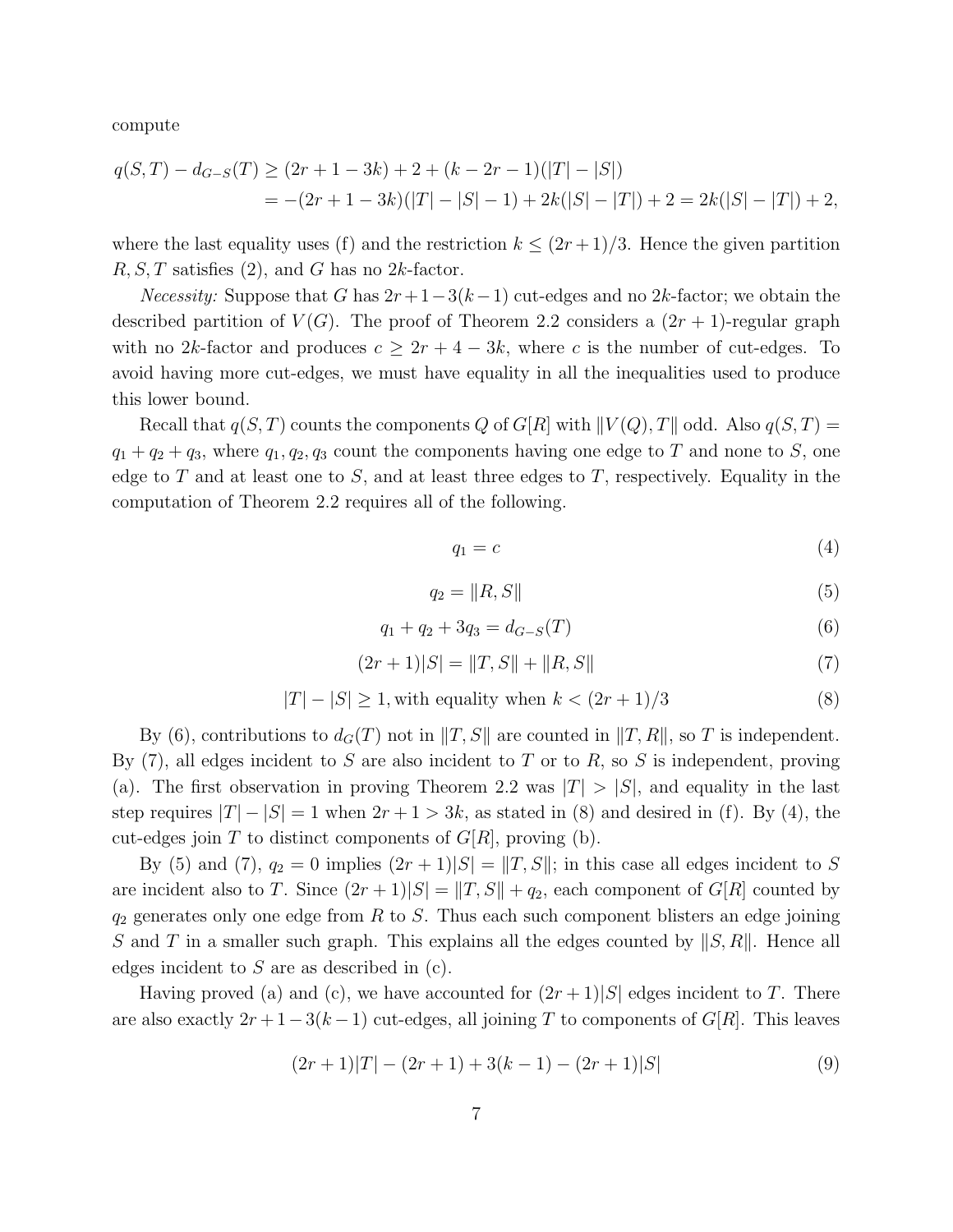edges incident to T that are not cut-edges and join T to components of  $G[R]$  not counted by  $q_1$  or  $q_2$ . Setting  $|T| - |S| = 1$  when  $k < (2r + 1)/3$  or  $2r + 1 = 3k$  when  $k = (2r + 1)/3$ , (9) simplifies to  $3[k(|T|-|S|)-1]$ . By (6), all remaining edges incident to T connect vertices of T to T-odd components of  $G[R]$  counted by  $q_3$ , using exactly three edges for each such component. Hence there are exactly  $k(|T| - |S|) - 1$  such components of  $G[R]$ , proving (d). This completes the description of the T-odd components.

Since we have described all edges incident to  $S$  and  $T$ , any remaining components of  $G[R]$  are actually  $(2r+1)$ -regular components of G without cut-edges, proving (e). They do not affect the number of T-odd components or the existence of a  $2k$ -factor.

Theorem 3.2 can be viewed as a constructive procedure for generating all extremal examples from certain base graphs. Given r and k with  $k \leq (2r+1)/3$ , we start with a bipartite graph having parts T and  $R \cup S$ , where  $|T| - |S| \geq 1$ , with equality if  $k < (2r + 1)/3$ . Also, vertices in  $T \cup S$  have degree  $2r + 1$ , and R has  $2r + 4 - 3k$  vertices of degree 1 and  $k(|T|-|S|)-1$  vertices of degree 3. We expand the vertices of R to obtain a  $(2r+1)$ -regular multigraph G. This is a base graph. We can then blister edges from S to T and/or add  $(2r + 1)$ -regular 2-edge-connected components.

The case  $|T| = 1$  and  $|S| = 0$  gives the graphs found by Sylvester. When  $k > (2r + 1)/3$ , the final inequality in the proof of Theorem 2.2 is not valid. In this range no restriction on cut-edges can guarantee a  $2k$ -factor; we present a simple general construction. As mentioned earlier, this is a sharpness example for the result of Bollobás, Saito, and Wormald  $|6|$  that every  $(2r + 1)$ -regular 2t-edge-connected or  $(2t + 1)$ -edge-connected multigraph has a 2kfactor if and only if  $k \leq \frac{t}{2t+1}(2r+1)$ . It is simpler than their more general construction.

**Theorem 3.3.** For  $1 \leq t < r$  and  $k > \frac{t}{2t+1}(2r+1)$ , there is a  $(2t+1)$ -connected  $(2r+1)$ regular graph having no 2k-factor.

*Proof.* Let  $H_{r,t}$  be the complement of  $C_{2t+1} + (r - t + 1)K_2$ . That is,  $H_{r,t}$  is obtained from the complete graph  $K_{2r+3}$  by deleting the edges of a  $(2t + 1)$ -cycle and  $r - t + 1$  other pairwise disjoint edges not incident to the cycle. In  $H_{r,t}$  the vertices of the deleted cycle have degree  $2r$ , and the remaining vertices have degree  $2r + 1$ . Let G be the graph formed from the disjoint union of  $2r + 1$  copies of  $H_{r,t}$  by adding a set T of  $2t + 1$  vertices and  $2r + 1$ matchings joining T to the vertices of the deleted cycle in each copy of  $H_{r,t}$  (see Figure 2).

Deleting 2t vertices cannot separate any copy of  $H_{r,t}$  from T, and any two vertices of T are connected by  $2r+1$  disjoint paths through the copies of  $H_{r,t}$ , so G is  $(2t+1)$ -connected.

Suppose that G has a 2k-factor F. Every edge cut in an even factor is crossed by an even number of edges, since the factor decomposes into cycles. Hence  $F$  has at most  $2t$ edges joining T to each copy of  $H_{r,t}$ . On the other hand, since T is independent, F must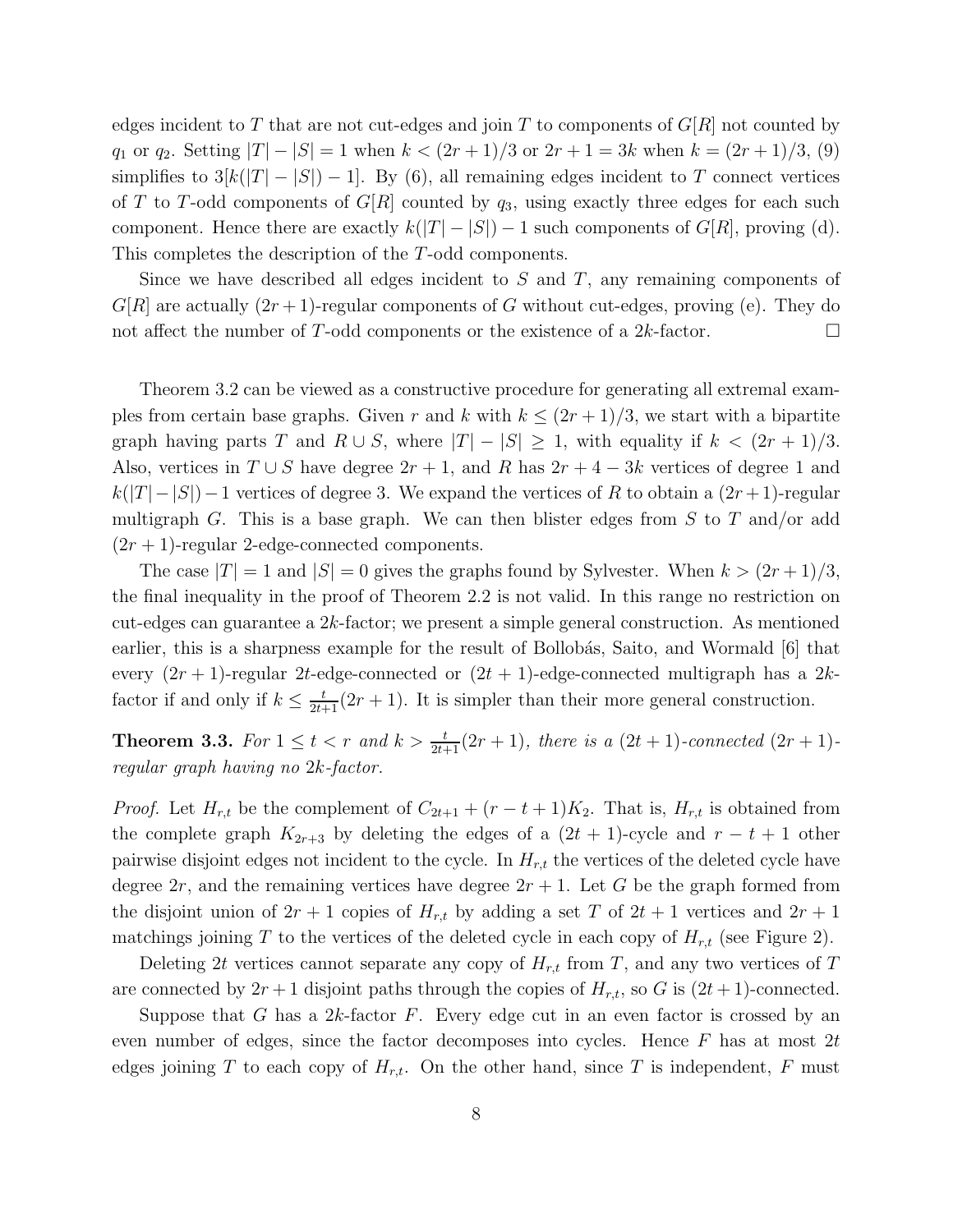have  $2k|T|$  edges leaving T. Thus  $2k(2t+1) \leq 2t(2r+1)$ . This contradicts the hypothesis  $k > \frac{t}{2t+1}(2r+1).$ 



Figure 2:  $(2r+1)$ -regular,  $(2t+1)$ -connected, no  $2k$ -factor  $((r, t, k) = (2, 1, 2)$  shown).

## References

- [1] J. Akiyama and M. Kano, Factors and factorizations of graphs—a survey. *J. Graph Theory* 9  $(1985), 1-42.$
- [2] J. Akiyama and M. Kano, *Factors and factorizations of graphs: Proof techniques in factor theory. Lecture Notes in Mathematics* Vol 2031. Springer, Heidelberg, 2011.
- [3] F. Baebler, Über die Zerlegung regulärer Streckenkromplexe ungerader Ordnung (German). *Comment. Math. Helv.* 10 (1937–38), 275–287.
- [4] H.-B. Belck, Reguläre Faktoren von Graphen (German). *J. Reine Angew. Math.* 188 (1950), 228–252.
- [5] C. Berge, *Graphs and Hypergraphs* (North-Holland, 1973). (translation and revision of Graphes et Hypergraphes, Dunod, 1970), p. 162.
- [6] B. Bollob´as, A. Saito, and N.C. Wormald, Regular factors of regular graphs. *J. Graph Theory* 9 (1985), 97–103.
- [7] R. Häggkvist, Factors galore: Extending theorems of Petersen, Baebler, Belck and Gallai, lecture at "Combinatorics in Cambridge", August 4, 2003.
- [8] D. Hanson, C.O.M. Loten, and B. Toft, On interval colourings of bi-regular bipartite graphs. *Ars Combin.* 50 (1998), 23–32.
- [9] P. Katerinis, Maximum matchings in a regular graph of specified connectivity and bounded order. *J. Graph Theory* 11 (1987), 53–58.